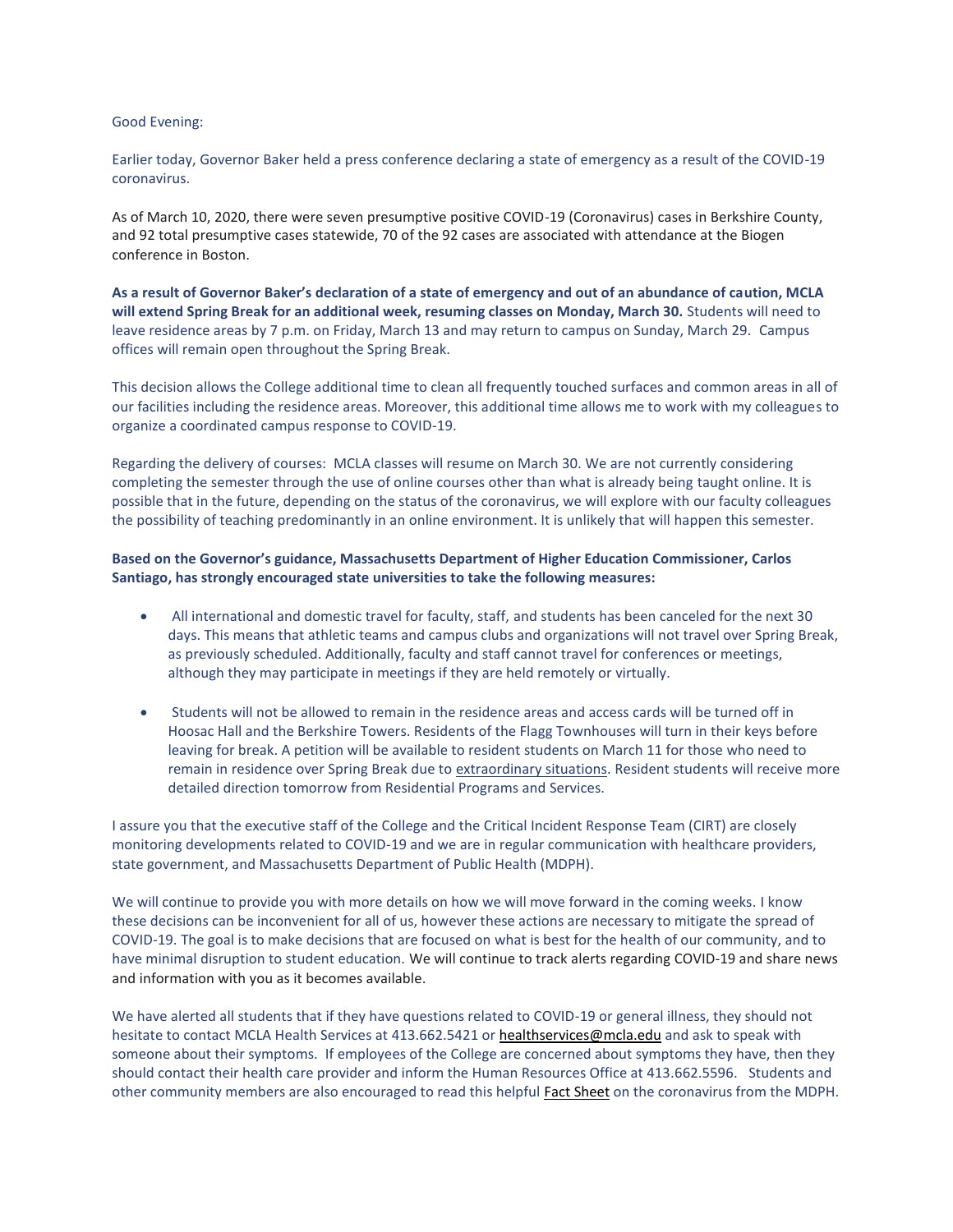We continue to urge the campus community to follow some simple but effective illness prevention measures regardless of your location:

• It is not too late to get a seasonal flu vaccine. (Call your primary care provider or stop by any pharmacy as many now offer flu shots.)

- Cover coughs and sneezes in your elbow or sleeve.
- Avoid touching your eyes, nose, and mouth.
- Avoid close contact with people who are sick.
- If you feel unwell, stay at home in order to protect yourself and other people.

• Wash your hands frequently and thoroughly with soap and warm water for at least 20 seconds to avoid spreading any virus to others, or use an alcohol-based hand sanitizer.

- Disinfecting commonly touched surfaces is suggested.
- A list of additional locations of hand sanitation on campus can be found [here.](http://www.mcla.edu/Assets/MCLA-Files/Student-Life/Wellness/HealthService/handsanitzer_PDF.pdf)

It is my hope that you have a restful and healthy spring break.

Sincerely,

JB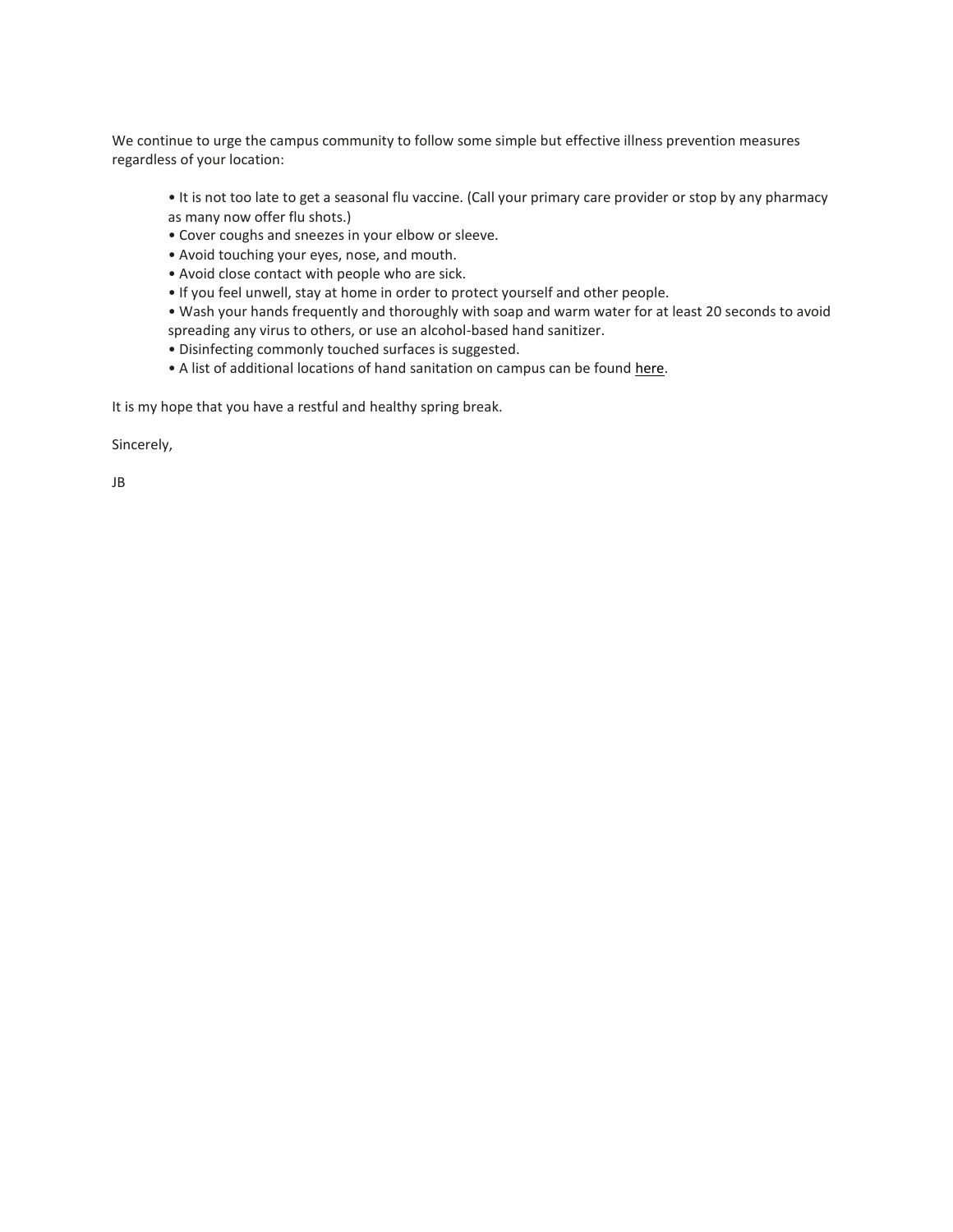TO: All Faculty

FROM: Adrienne Wootters, Vice President of Academic Affairs

Ely Janis, Dean of Academic Affairs

DATE: March 11, 2020

We are reaching out to you to provide further direction over the next two weeks, as classes have been suspended for an additional week beyond Spring Break.

You can expect nearly-certain disruption in your classes in the final weeks of this semester. Some of your students may get sick and/or need to self-quarantine. Students who get sick over break will be asked to stay home until they are non-infectious. Additionally, it is not impossible that you yourselves will get sick or need to self-quarantine.

To that end, we are asking all faculty to determine a plan for how they will be able to ensure that students who are not able to attend their classes can finish the course successfully as well as a plan for how to finish out their courses should they get sick or need to self-quarantine. Please present a written plan to your department chair and Academic Affairs detailing how you intend to communicate with students, how you intend to receive assignments, and how you intend to administer exams. Please share your plans with your department chair and Academic Affairs, **[using](https://forms.office.com/Pages/ResponsePage.aspx?id=Od0F6P3260SYcTtUmzD-VogCIS5FxNROmTZnMiefglVUNFVGVko2VTQ5NDU5RDU5QldTWkxBNE4zUC4u)  [this online form,](https://forms.office.com/Pages/ResponsePage.aspx?id=Od0F6P3260SYcTtUmzD-VogCIS5FxNROmTZnMiefglVUNFVGVko2VTQ5NDU5RDU5QldTWkxBNE4zUC4u)** by Friday, March 27th.

We recognize that adjusting a course mid-semester to accommodate remote learning is a tough job, and many of you will need some assistance moving towards using online tools to complete your course plans. During the week of March 23-27, CTL and Academic Affairs will offer a series of workshops on Canvas tools and pedagogical best practices for distance learning. We will also have classrooms dedicated for faculty use to develop online content including videos and audio of lecture material in Bowman Hall. Additionally, the Library staff will be available to work with faculty members in sourcing and uploading materials.

Plan on being on campus that week—these important workshops will be task-oriented; you will be able to work on your individual courses with experts in the room. We will be planning this important week of professional development in the coming days, and you can expect a schedule of workshops and a chance to sign up for individual help by the middle of next week.

We understand that some courses have experiential components that are difficult to address in a remote format (such as labs, studio art, etc.). With that in mind, please use the extended spring break to consider possible alternative modalities. Having said that, we recognize that this will be challenging, and you may not be able to address all the outcomes of those courses. Erin Milne will be on campus during the second week to assist you with adjusting your learning outcomes.